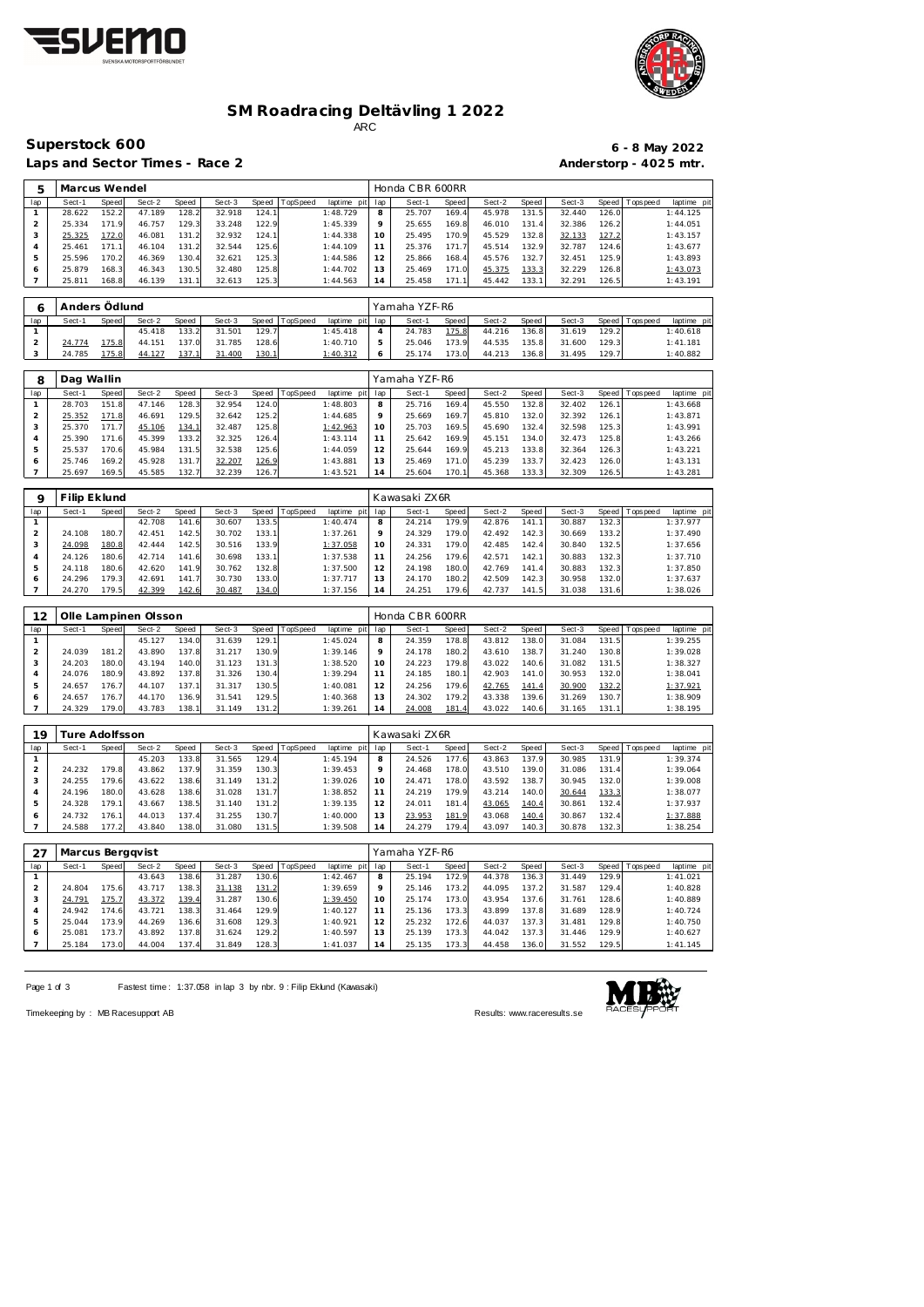



## **SM Roadracing Deltävling 1 2022** ARC

**Superstock 600** 

Laps and Sector Times - Race 2 **Anderstorp - 402 5 mtr.** 

|                        |  | $6 - 8$ May 2022 |
|------------------------|--|------------------|
| Anderstorp - 4025 mtr. |  |                  |

| 66  | Adam Bengtsson |       |        |       |        |       |          |                |                | Honda CBR 600RR |       |        |                    |        |       |            |            |
|-----|----------------|-------|--------|-------|--------|-------|----------|----------------|----------------|-----------------|-------|--------|--------------------|--------|-------|------------|------------|
| lap | Sect-1         | Speed | Sect-2 | Speed | Sect-3 | Speed | TopSpeed | laptime<br>pit | lap            | Sect-1          | Speed | Sect-2 | Speed              | Sect-3 | Speed | T ops peed | laptime pi |
|     |                |       | 45.627 | 132.6 | 32.336 | 126.4 |          | 1:46.300       | 8              | 24.902          | 174.9 | 44.787 | 135.0              | 31.902 | 128.1 |            | 1:41.591   |
|     | 24.529         | 177.6 | 44.272 | 136.6 | 31.790 | 128.5 |          | 1:40.591       | $\circ$        | 25.169          | 173.1 | 43.900 | 137.8              | 31.562 | 129.5 |            | 1:40.631   |
| 3   | 24.489         | 177.9 | 44.175 | 136.9 | 31.638 | 129.1 |          | 1:40.302       | 10             | 24.960          | 174.5 | 43.591 | 138.7 <sub>1</sub> | 31.454 | 129.9 |            | 1:40.005   |
|     | 24.496         | 177.8 | 44.253 | 136.7 | 31.704 | 128.9 |          | 1:40.453       |                | 24.864          | 175.2 | 44.174 | 136.9              | 31.768 | 128.6 |            | 1:40.806   |
| 5   | 25.073         | 173.7 | 44.427 | 136.1 | 31.742 | 128.7 |          | 1:41.242       | 12             | 24.634          | 176.8 | 44.074 | 137.21             | 31.578 | 129.4 |            | 1:40.286   |
| O   | 25.023         | 174.1 | 43.934 | 137.7 | 31.803 | 128.5 |          | 1:40.760       | ' 3            | 24.812          | 75.6  | 43.459 | 139.2              | 31.346 | 130.4 |            | 1:39.617   |
|     | 24.756         | 176.0 | 43.734 | 138.3 | 31.790 | 128.5 |          | 1:40.280       | $\overline{4}$ | 24.991          | 174.3 | 43.995 | 137.5              | 31.486 | 129.8 |            | 1:40.472   |

| 69  | Per Hyltén |              |        |       |        |              |          |             |     | Yamaha YZF-R6 |       |        |       |        |              |                 |             |
|-----|------------|--------------|--------|-------|--------|--------------|----------|-------------|-----|---------------|-------|--------|-------|--------|--------------|-----------------|-------------|
| lap | Sect-1     | <b>Speed</b> | Sect-2 | Speed | Sect-3 | <b>Speed</b> | TopSpeed | laptime pit | lap | Sect-1        | Speed | Sect-2 | Speed | Sect-3 |              | Speed Tops peed | laptime pit |
|     |            |              | 45.280 | 133.6 | 31.501 | 129.7        |          | 1:44.569    | 8   | 24.735        | 176.1 | 44.969 | 134.5 | 31.382 | <u>130.2</u> |                 | 1:41.086    |
|     | 24.490     | 177.9        | 44.932 | 134.6 | 31.753 | 128.7        |          | 1:41.175    |     | 24.596        | 177.7 | 44.791 | 135.0 | 31.589 | 129.3        |                 | 1:40.976    |
|     | 24.302     | 179.2        | 44.439 | 136.1 | 31.587 | 129.4        |          | 1:40.328    | 10  | 24.678        | 176.5 | 44.537 | 135.8 | 31.454 | 129.9        |                 | 1:40.669    |
|     | 24.451     | 178.2        | 44.575 | 135.7 | 31.566 | 129.4        |          | 1:40.592    |     | 24.679        | 176.5 | 44.900 | 134.7 | 31.800 | 128.5        |                 | 1:41.379    |
|     | 24.641     | 176.8        | 44.419 | 136.2 | 31.861 | 128.2        |          | 1:40.921    | 12  | 24.650        | 176.7 | 44.065 | 137.3 | 31.922 | 128.0        |                 | 1:40.637    |
| 6   | 24.555     | 177.4        | 44.287 | 136.6 | 31.874 | 128.2        |          | 1:40.716    | 13  | 24.572        | 177.3 | 44.501 | 135.9 | 31.469 | 129.8        |                 | 1:40.542    |
|     | 24.553     | 177.4        | 44.329 | 136.4 | 31.481 | 129.8        |          | 1:40.363    | 14  | 24.447        | 178.2 | 44.099 | 137.1 | 31.629 | 129.2        |                 | 1:40.175    |

|     | Andreas Viking |       |        |       |        |       |          |                |                 | Yamaha YZF-R6 |                 |        |       |        |       |                 |             |
|-----|----------------|-------|--------|-------|--------|-------|----------|----------------|-----------------|---------------|-----------------|--------|-------|--------|-------|-----------------|-------------|
| lap | Sect-1         | Speed | Sect-2 | Speed | Sect-3 | Speed | TopSpeed | laptime<br>pit | lap             | Sect-1        | Speed           | Sect-2 | Speed | Sect-3 |       | Speed Tops peed | laptime pit |
|     |                |       | 45.877 | 131.8 | 31.970 | 127.8 |          | 1:46.582       | 8               | 25.194        | 172.9           | 45.286 | 133.6 | 32.237 | 126.7 |                 | 1:42.717    |
|     | 24.535         | 177.5 | 44.459 | 136.0 | 31.920 | 128.0 |          | 1:40.914       |                 | 25.443        | 171.2           | 45.043 | 134.3 | 32.258 | 126.7 |                 | 1:42.744    |
|     | 24.709         | 176.3 | 44.965 | 134.5 | 31.667 | 129.0 |          | 1: 41.341      | 10              | 25.410        | 171<br>$\Delta$ | 45.333 | 133.4 | 31.893 | 128.1 |                 | 1:42.636    |
|     | 24.759         | 175.9 | 45.004 | 134.4 | 32.099 | 127.3 |          | 1:41.862       |                 | 25.128        | 173.4           | 45.344 | 133.4 | 32.491 | 125.8 |                 | 1:42.963    |
|     | 25.046         | 173.9 | 45.392 | 133.2 | 32.518 | 125.7 |          | 1:42.956       | 12 <sup>1</sup> | 25.271        | 172.4           | 44.906 | 134.7 | 32.169 | 127.0 |                 | 1:42.346    |
| 6   | 25.098         | 173.6 | 45.374 | 133.3 | 32.342 | 126.3 |          | 1:42.814       | 13 <sup>7</sup> | 25.127        | 173.4           | 44.694 | 135.3 | 32.235 | 126.8 |                 | 1:42.056    |
|     | 25.407         | 171.4 | 45.565 | 132.7 | 32.447 | 125.9 |          | 1:43.419       | 14              | 25.528        | 170.6           | 45.301 | 133.5 | 32.391 | 126.1 |                 | 1:43.220    |

| 75  | Mathias Mattsson. |       |        |       |        |       |          |                 |         | Yamaha YZF-R6 |       |            |       |        |       |                 |             |  |  |
|-----|-------------------|-------|--------|-------|--------|-------|----------|-----------------|---------|---------------|-------|------------|-------|--------|-------|-----------------|-------------|--|--|
| lap | Sect-1            | Speed | Sect-2 | Speed | Sect-3 | Speed | TopSpeed | laptime pit lap |         | Sect-1        | Speed | Sect-2     | Speed | Sect-3 |       | Speed Tops peed | laptime pit |  |  |
|     |                   |       | 44.597 | 135.6 | 31.067 | 131.5 |          | 1:43.659        | 8       | 25.161        | 173.1 | 44.492     | 135.9 | 31.441 | 130.0 |                 | 1:41.094    |  |  |
|     | 24.963            | 174.5 | 43.953 | 137.6 | 31.296 | 130.6 |          | 1:40.212        | $\circ$ | 25.088        | 173.6 | 44.476     | 136.0 | 31.350 | 130.3 |                 | 1:40.914    |  |  |
|     | 24.869            | 175.2 | 44.528 | 135.8 | 31.457 | 129.9 |          | 1:40.854        | 10      | 25.210        | 172.8 | 44.1<br>17 | 137.1 | 31.328 | 130.4 |                 | 1:40.655    |  |  |
|     | 24.952            | 174.6 | 44.681 | 135.4 | 31.259 | 130.7 |          | 1:40.892        | 11      | 25.123        | 173.4 | 44.344     | 136.4 | 31.126 | 131.3 |                 | 1:40.593    |  |  |
|     | 24.950            | 174.6 | 44.372 | 136.3 | 31.228 | 130.8 |          | 1:40.550        | 12      | 25.144        | 173.2 | 43.921     | 137.7 | 31.422 | 130.0 |                 | 1:40.487    |  |  |
| 6   | 25.260            | 172.4 | 44.220 | 136.8 | 31.288 | 130.6 |          | 1:40.768        | 13      | 25.045        | 173.9 | 44.129     | 137.1 | 31.320 | 130.5 |                 | 1:40.494    |  |  |
|     | 25.346            | 171.9 | 44.126 | 137.1 | 31.372 | 130.2 |          | 1:40.844        | 14      | 25.059        | 173.8 | 44.063     | 137.3 | 31.179 | 131.0 |                 | 1:40.301    |  |  |

| 85  | Loke Knudsen |       |        |       |        |       |          |             |         | Honda CBR 600RR |       |        |       |        |       |                 |             |  |  |
|-----|--------------|-------|--------|-------|--------|-------|----------|-------------|---------|-----------------|-------|--------|-------|--------|-------|-----------------|-------------|--|--|
| lap | Sect-1       | Speed | Sect-2 | Speed | Sect-3 | Speed | TopSpeed | laptime pit | lap     | Sect-1          | Speed | Sect-2 | Speed | Sect-3 |       | Speed Tops peed | laptime pit |  |  |
|     | 28.603       | 152.3 | 46.194 | 130.9 | 32.498 | 125.7 |          | 1:47.295    | 8       | 26.131          | 166.7 | 46.519 | 30.0  | 32.671 | 125.1 |                 | 1:45.321    |  |  |
|     | 25.631       | 170.0 | 45.593 | 132.7 | 32.570 | 125.5 |          | 1:43.794    | $\circ$ | 25.891          | 168.2 | 45.973 | 131.6 | 32.581 | 125.4 |                 | 1:44.445    |  |  |
|     | 25.616       | 170.0 | 45.514 | 132.9 | 32.543 | 125.6 |          | 1:43.673    |         | 25.889          | 168.3 | 45.764 | 132.2 | 32.773 | 124.7 |                 | 1:44.426    |  |  |
| 4   | 25.714       | 169.4 | 45.731 | 132.3 | 32.624 | 125.2 |          | 1:44.069    |         | 25.895          | 168.2 | 45.600 | 132.6 | 32.988 | 123.9 |                 | 1:44.483    |  |  |
| 5   | 25.817       | 168.7 | 45.824 | 132.0 | 32.572 | 125.4 |          | 1:44.213    |         | 25.898          | 168.2 | 45.494 | 132.9 | 32.853 | 124.4 |                 | 1:44.245    |  |  |
|     | 25.934       | 168.0 | 46.603 | 129.8 | 32.595 | 125.4 |          | 1:45.132    |         | 25.597          | 170.2 | 45.401 | 133.2 | 32.353 | 126.3 |                 | 1:43.351    |  |  |
|     | 25.909       | 168.1 | 46.068 | 131.3 | 32.767 | 124.7 |          | 1:44.744    | 14      | 25.577          | 170.3 | 45.251 | 133.7 | 32.331 | 126.4 |                 | 1:43.159    |  |  |

| 95  | Elias Mauritzon |       |        |       |        |                    |          |                 |         | Triumph Daytona 675 |              |        |        |        |        |                 |             |  |  |
|-----|-----------------|-------|--------|-------|--------|--------------------|----------|-----------------|---------|---------------------|--------------|--------|--------|--------|--------|-----------------|-------------|--|--|
| lap | Sect-1          | Speed | Sect-2 | Speed | Sect-3 | Speed              | TopSpeed | laptime<br>pitl | lap     | Sect-1              | <b>Speed</b> | Sect-2 | Speed  | Sect-3 |        | Speed Tops peed | laptime pit |  |  |
|     |                 |       | 45.315 | 133.5 | 31.511 | 129.7 <sub>1</sub> |          | 1:45.676        | 8       | 25.147              | 173.2        | 44.203 | 136.81 | 31.358 | 130.3  |                 | 1:40.708    |  |  |
|     | 25.137          | 173.3 | 43.712 | 138.4 | 31.854 | 128.3              |          | 1:40.703        | $\circ$ | 25.244              | 172.6        | 43.999 | 137.5  | 31.639 | 129.11 |                 | 1:40.882    |  |  |
|     | 24.840          | 175.4 | 43.949 | 137.6 | 31.407 | 130.1              |          | 1:40.196        |         | 24.950              | 174.6        | 44.313 | 136.5  | 31.557 | 129.5  |                 | 1:40.820    |  |  |
| 4   | 24.855          | 175.3 | 44.159 | 137.0 | 31.552 | 129.5              |          | 1:40.566        |         | 25.083              | 173.7        | 43.878 | 137.8  | 31.158 | 131.1  |                 | 1:40.119    |  |  |
| 5   | 25.442          | 171.2 | 43.781 | 138.1 | 31.399 | 130.1              |          | 1:40.622        |         | 25.027              | 174.1        | 43.634 | 138.6  | 31.348 | 130.3  |                 | 1:40.009    |  |  |
| O   | 25.096          | 173.6 | 43.675 | 138.5 | 31.530 | 129.6              |          | 1:40.301        | 3       | 25.015              | 174.1        | 44.143 | 137.0  | 31.447 | 129.9  |                 | 1:40.605    |  |  |
|     | 25.196          | 172.9 | 44.074 | 137.2 | 31.949 | 127.9              |          | 1:41.219        | 14      | 25.129              | 173.3        | 43.959 | 137.6  | 31.275 | 130.6  |                 | 1:40.363    |  |  |

|     | l 113   Dan Olofsson |       |        |       |        | Yamaha YZF-R6 |                |                 |   |        |              |        |       |        |       |                   |             |
|-----|----------------------|-------|--------|-------|--------|---------------|----------------|-----------------|---|--------|--------------|--------|-------|--------|-------|-------------------|-------------|
| lap | Sect-1               | Speed | Sect-2 | Speed | Sect-3 |               | Speed TopSpeed | laptime pit lap |   | Sect-1 | <b>Speed</b> | Sect-2 | Speed | Sect-3 |       | Speed   Tops peed | laptime pit |
|     | 28.904               | 150.7 | 47.175 | 128.2 | 32.873 | 124.3         |                | 1:48.952        | 4 | 25.492 | 170.9        | 46.959 | 128.8 | 33.331 | 122.6 |                   | 1:45.782    |
|     | 25.476               | 171.0 | 46.588 | 129.8 | 33.554 | 121.8         |                | 1:45.618        |   | 27.263 | 159.8        | 52.580 | 115.0 | Pit In |       |                   | 1:58.276    |
|     | 25.564               | 170.4 | 45.872 | 131.8 | 33.589 | 121.6         |                | 1:45.025        | Ô |        |              |        |       |        |       |                   |             |

Page 2 of 3 Fastest time : 1:37.058 in lap 3 by nbr. 9 : Filip Eklund (Kawasaki)



Timekeeping by : MB Racesupport AB Results:<www.raceresults.se>